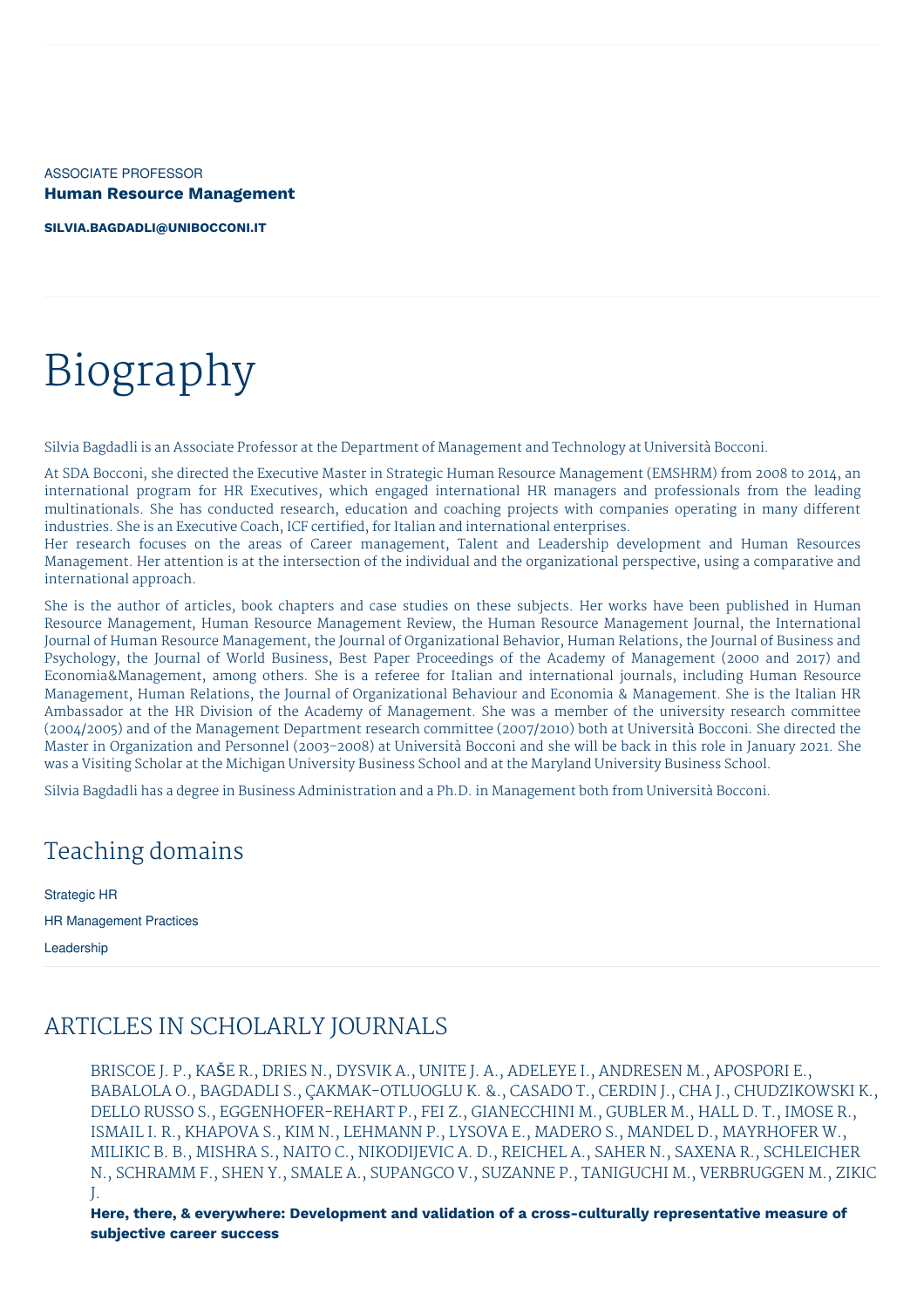Journal of Vocational Behavior, 2021, vol.130, pp.103612

BAGDADLI S., GIANECCHINI M., ANDRESEN M., COTTON R., KAŠE R., LAZAROVA M., SMALE A., BOSAK J., BRISCOE J. P., CHUDZIKOWSKI K., DELLO RUSSO S., REICHEL A.

**Human capital development practices and career success: The moderating role of country development and income inequality**

Journal of Organizational Behavior, 2021, vol.42, no. 4, pp.429-447

KAŠE R., DRIES N., BRISCOE J. P., COTTON R. D., APOSPORI E., BAGDADLI S., ÇAKMAK-OTLUOGLU K. &., CHUDZIKOWSKI K., DYSVIK A., GIANECCHINI M., SAXENA R., SHEN Y., VERBRUGGEN M., ADELEYE I., BABALOLA O., CASADO T., CERDIN J., KIM N., MISHRA S. K., UNITE J., FEI Z.

**Career success schemas and their contextual embeddedness: A comparative configurational perspective** Human Resource Management Journal, 2020, vol.30, no. 3, pp.422-440

ANDRESEN M., APOSPORI E., GUNZ H., SUZANNE P. A., LYSOVA E. I., TANIGUCHI M., ADELEYE I., BABALOLA O., BAGDADLI S., BAKUWA R., BOGICEVIC MILIKIC B., BOSAK J., BRISCOE J. P., CHA J., CHUDZIKOWSKI K., COTTON R., DELLO RUSSO S., DICKMANN M., DRIES N., DYSVIK A., EGGENHOFER-REHART P., FEI Z., FERENCIKOVA S., GIANECCHINI M., GUBLER M., HACKETT D., HALL D. T., JEPSEN D., ÇAKMAK-OTLUOGLU K. &., KAŠE R., KHAPOVA S., KIM N., LAZAROVA M., LEHMANN P., MADERO S., MANDEL D., MAYRHOFER W., MISHRA S. K., NAITO C., NIKODIJEVIC A. D., PARRY E., REICHEL A., ROZO POSADA P. L., SAHER N., SAXENA R., SCHLEICHER N., SHEN Y., SCHRAMM F., SMALE A., UNITE J., VERBRUGGEN M., ZIKIC J.

**Careers in context: An international study of career goals as mesostructure between societies' careerrelated human potential and proactive career behaviour**

Human Resource Management Journal, 2020, vol.30, no. 3, pp.365-391

DELLO RUSSO S., PARRY E., BOSAK J., ANDRESEN M., APOSPORI E., BAGDADLI S., CHUDZIKOWSKI K., DICKMANN M., FERENCIKOVA S., GIANECCHINI M., HALL D. T., KAŠE R., LAZAROVA M., REICHEL A.

**Still feeling employable with growing age? Exploring the moderating effects of developmental HR practices and country-level unemployment rates in the age – employability relationship**

The International Journal of Human Resource Management, 2020, vol.31, no. 9, pp.1180-1206

BAGDADLI S., GIANECCHINI M.

**Organizational career management practices and objective career success: A systematic review and framework**

Human Resource Management Review, 2019, vol.29, no. 3, pp.353-370

BAGDADLI S., GIANECCHINI M.

**Fare carriera in Italia: vecchi percorsi, nuove tensioni**

Economia & Management, 2019, no. 3, pp.47-52

SMALE A., BAGDADLI S., COTTON R., DELLO RUSSO S., DICKMANN M., DYSVIK A., GIANECCHINI M., KAŠE R., LAZAROVA M., REICHEL A., ROZO P., VERBRUGGEN M.

**Proactive career behaviors and subjective career success: The moderating role of national culture** Journal of Organizational Behavior, 2019, vol.40, no. 1, pp.105-122

KAŠE R., BAGDADLI S., DRIES N., BRISCOE J. P., COTTON R. D., APOSPORI E., ÇAKMAK-OTLUOGLU K. &., CHUDZIKOWSKI K., DYSVIK A., GIANECCHINI M., SAXENA R., SHEN Y., VERBRUGGEN M., ADELEYE I., BABALOLA O., CASADO T., CERDIN J., KIM N., MISHRA S. K., UNITE J., FEI Z.

**Career success schemas and their contextual embeddedness: A comparative configurational perspective** Human Resource Management Journal, 2018

BAGDADLI S., DE STEFANO F., CAMUFFO A.

**The HR role in corporate social responsibility and sustainability: A boundary shifting literature review** Human Resource Management, 2018, vol.57, no. 2, pp.549-566

BAGDADLI S., ROBERSON Q., PAOLETTI F.

**The mediating role of procedural justice in responses to promotion decisions** Journal of Business and Psychology, 2006, vol.21, no. 1, pp.485-504

BAGDADLI S., SOLARI L., USAI A., GRANDORI A.

**The emergence of career boundaries in unbounded industries: career odysseys in the Italian New Economy**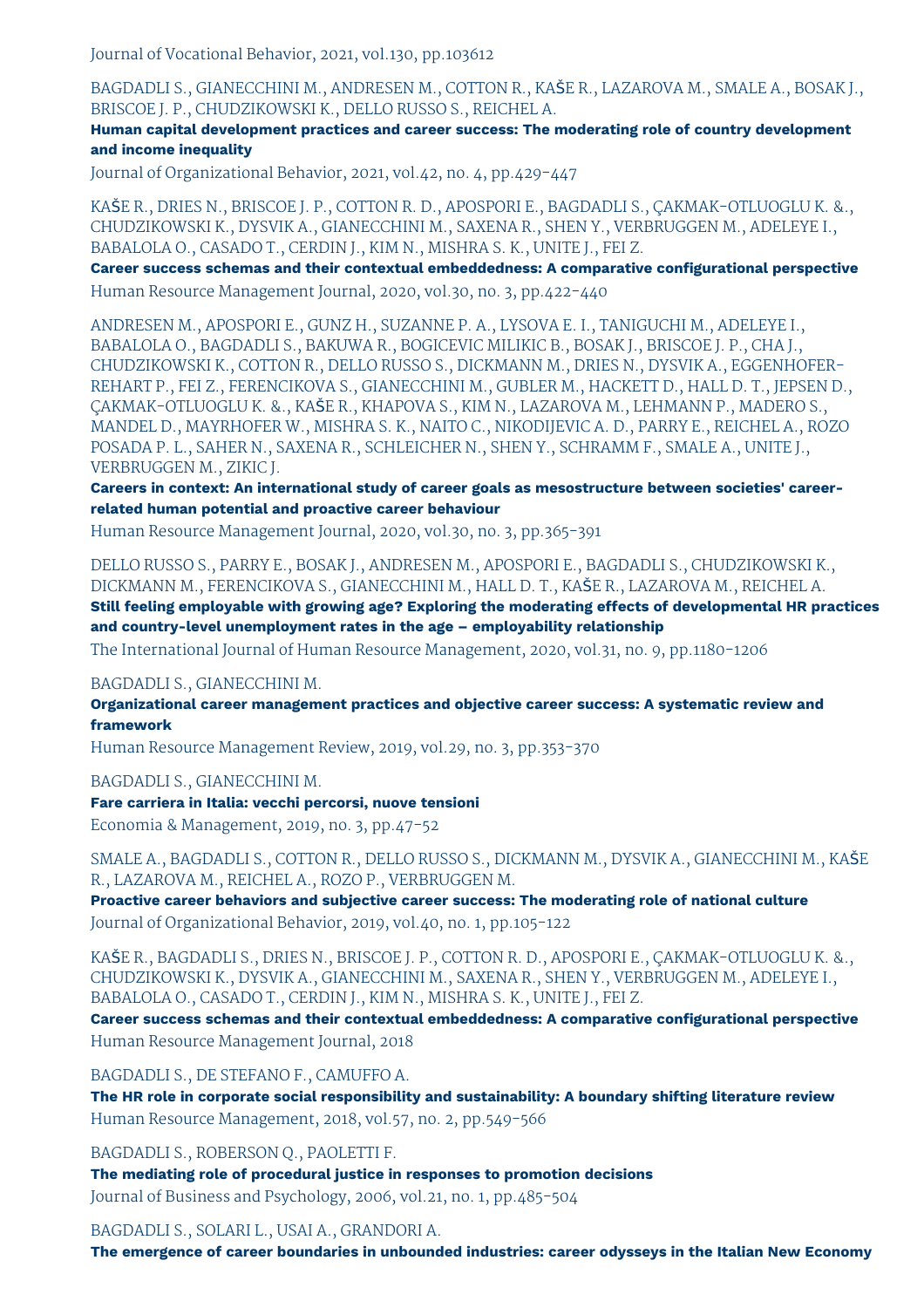### CONTRIBUTION TO CHAPTERS, BOOKS OR RESEARCH MONOGRAPHS

#### BAGDADLI S., GIANECCHINI M.

**From global work experiences to global careers** in *The Routledge Companion to Career Studies* Hugh Gunz, Mila Lazarova, Wolfgang Mayrhofer (Eds),Routledge, pp.310-327, 2019

#### BAGDADLI S., GIANECCHINI M.

**HRM/organizational career management systems and practices** in *The Routledge Companion to Career Studies* Hugh Gunz, Mila Lazarova, Wolfgang Mayrhofer (Eds),Routledge, pp.365-381, 2019

BAGDADLI S.

**Motivazione** in *Organizzazione Aziendale* S.Salvemini(Ed), Egea, pp.161-178, 2017

#### BAGDADLI S.

**Motivazione al lavoro** in *Fondamenti di organizzazione aziendale. Volume test per gli studenti dell'a. a. 2015-2016* S. Salvemini(Ed), Egea, pp.97-114, 2016

#### DRIES N., COTTON R., BAGDADLI S., ZIEBELL DE OLIVEIRA M.

**HR Directors' Understanding of 'Talent': A Cross-Cultural Study** in *Global Talent Management. Challenges, strategies and opportunities* Al Ariss Akram (Eds),Springer, pp.15-28, 2014

BAGDADLI S. **Tra progettazione e flessibilità: Carriera e Sviluppo** in *HR Management* B. Manzoni, M. Raffaglio(Ed), Egea, pp.59-78, 2014

#### BAGDADLI S., CAMUFFO A.

**Italy - Luxottica: changing Italian labor relations and HR practices to drive sustainable performance** in *Global Human Resource Management Casebook* J. Hayton, M. Biron, L. Castro Christiansen, B. Kuvaas (Eds),Routledge, pp.22-32, 2011

#### BAGDADLI S.

**Designing career systems: are we ready for it?** in *Handbook of Career Studies* H. Gunz, M. Peiperl(Ed), SAGE Publications, pp.497-501, 2007

#### BAGDADLI S., SOLARI L.

**La carriera degli accademici italiani tra universalismo e particolarismo** in *Organizzare a misura d'uomo* D.Bodega (Eds),McGraw-Hill, pp.235-250, 2005

## CASES IN INTERNATIONAL CASE COLLECTIONS

#### BAGDADLI S., PRANDSTRALLER F.

**Vodafone Italy Part A** 2019, The Case Centre, Great Britain

BAGDADLI S., PRANDSTRALLER F. **Vodafone Italy Part B** 2019, The Case Centre, Great Britain

BAGDADLI S. **Xelor: Career Management in Flat Organizations**